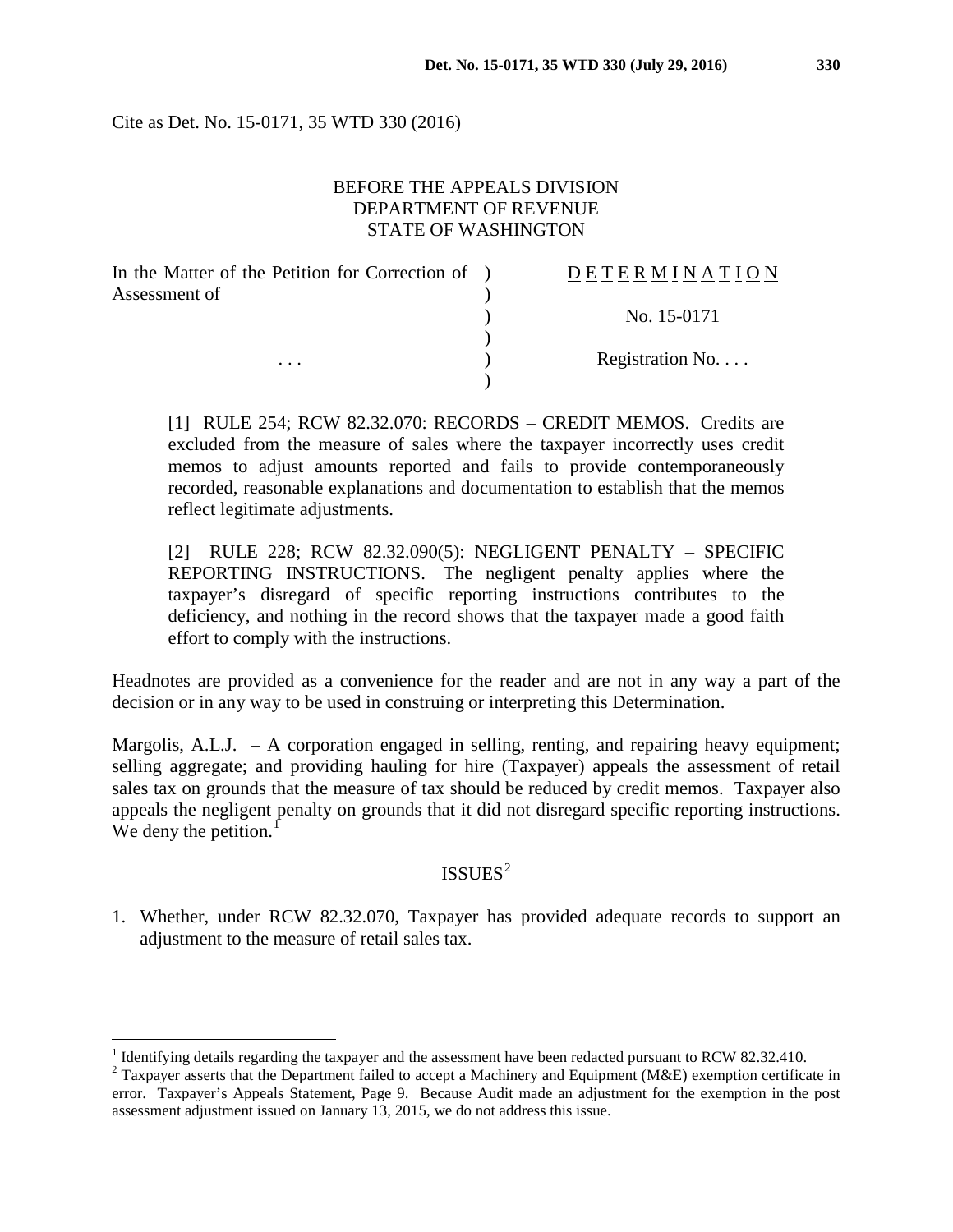2. Whether, under RCW 82.32.090(5), Taxpayer is subject to the negligent penalty when it failed to follow instructions to prepare and preserve records in an organized manner, make records available on a timely basis, and that finance charges are subject to tax.

## FINDINGS OF FACT

Taxpayer is a Washington corporation that sells, rents, and repairs heavy equipment; sells aggregate; and hauls for hire. On June 14, 2012, the Department of Revenue's (Department) Audit Division (Audit) began field work on a partial audit to review Taxpayer's income and asset purchases for the period January 1, 2008 through December 31, 2011.

Audit began by reconciling sales reports to the amounts that Taxpayer reported on its excise tax returns. The reconciliation showed that Taxpayer had substantially underreported revenue. Taxpayer provided the report that it used to file its excise tax returns, but that report failed to explain the discrepancies with the sales reports. Taxpayer then provided invoice registers, which Audit attempted to reconcile with the sales reports. Audit discovered that some invoices were not on the sales reports, some credit memos on the sales reports were not on the invoice registers, and some credit/debit memos on the invoice registers were not on the sales reports. Further, invoice registers reflected adjustments regardless of when the adjustments were made, and voided invoices did not appear on sales reports regardless of when the voids occurred. For example, some 2008 invoices were "voided" in 2010 or 2011 and had disappeared from the sales reports. Taxpayer explained that many of the invoices to support credit memos could not be provided as once the system voids them they can no longer be retrieved or printed, and that credit memos were by default back-dated to the date of the invoice. Audit examined accounts receivable adjustment reports, and found that most credit memos or "voids" lacked explanation or description and that many credit memos were reversals of finance charges that were not mentioned in sales reports or invoice registers.

Taxpayer's records were not kept in an organized manner and made available on a timely basis,<sup>[3](#page-1-0)</sup> and Taxpayer made multiple errors in reporting its receipts. Taxpayer failed to report service and other activities B&O tax on its receipts of finance charges. Taxpayer reported sales of exempt manufacturing machinery and equipment, sales to the US Government, and sales to customers operating in interstate commerce as wholesale sales. Taxpayer failed to report interstate sales instead of reporting and deducting the sales. Taxpayer reduced sales for barter transactions and payments that it received. It also reduced sales for finance charges and retail sales tax that were never included in sales totals, and for trade-ins on sales that had already been deducted.

<span id="page-1-0"></span><sup>&</sup>lt;sup>3</sup> Taxpayer was unable to provide sufficient documentation during the initial statutory period, and Audit extended the deadline twice. Taxpayer asserts that Audit was inconsistent with requests for documentation resulting in delay. Taxpayer provided a January 7, 2013, email exchange between Taxpayer and Audit in which Taxpayer wrote, in pertinent part, "[C]ould you confirm that a printed credit memo with an invoice and amount is adequate? Most of the credit memos will only have that information." Audit responded, "A printed credit memo with an invoice attached should be adequate. I can't guarantee there won't be an exception but I wouldn't expect any." However, invoices were generally not attached to the credit memos, and this email does not establish that Audit agreed to accept credit memos lacking description or explanation and shared responsibility for the delay.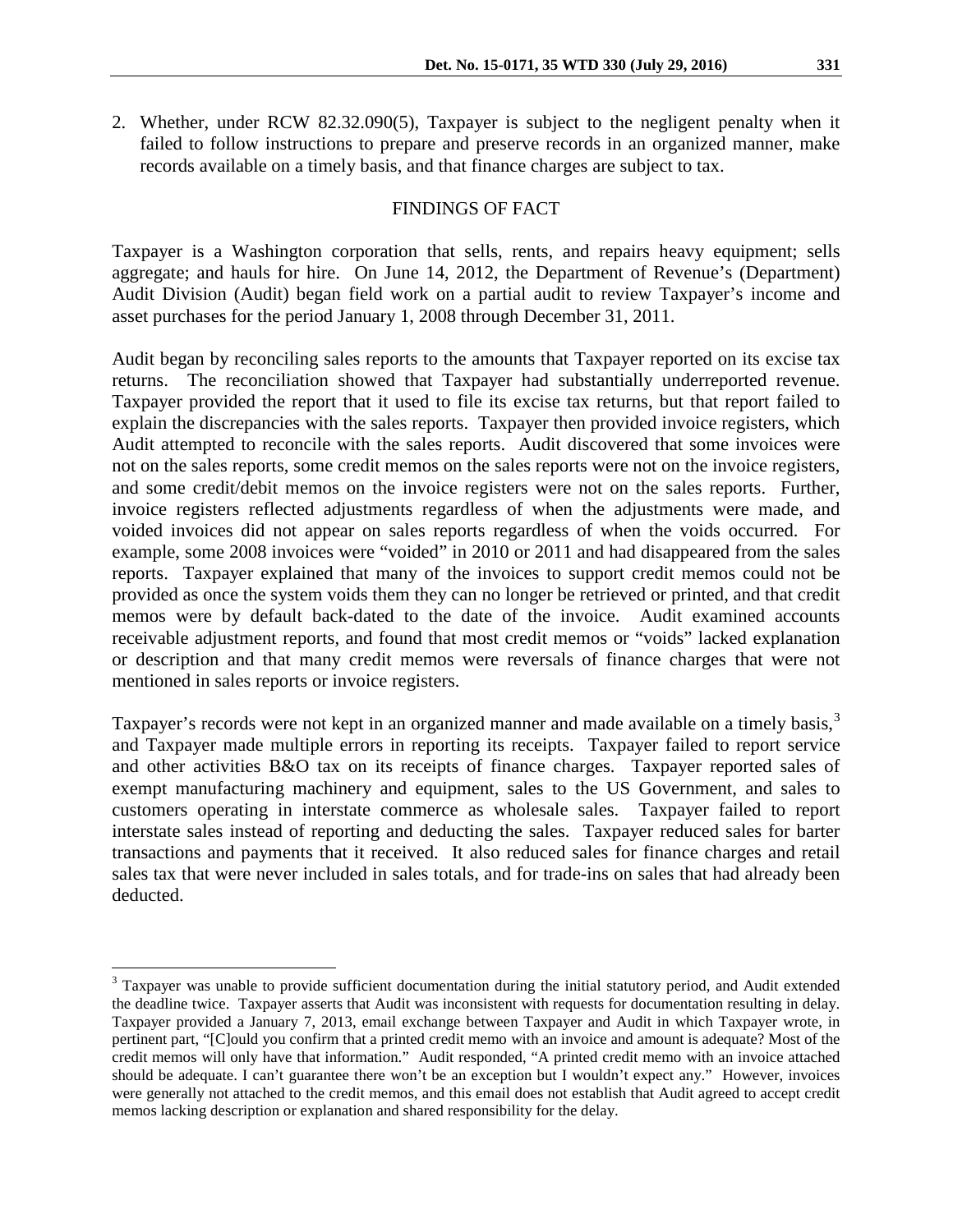Taxpayer made extensive use of credit/debit memos to adjust the amounts that it reported, many of which were issued in error. During the audit period, Taxpayer recorded 1,289 credit and/or debit memos related to sales, rental, or repair invoices, not including 506 credit memos strictly related to finance charges. In 2010, Taxpayer adjusted or reversed 31% of its invoices via credit/debit memos. For the entire audit period, Taxpayer adjusted or reversed an average of 18% of its invoices with credit/debit memos. Of the 1,289 credit/debit memos, Taxpayer confirmed that 113 credit memos with a total value of \$ . . . were created for barter transactions or payments received. Taxpayer also issued credit memos for warranty work, even though Taxpayer received payment for the work from manufacturers.

Taxpayer explains that the memos are necessary to adjust records for customer returns, billings entered under the wrong customer or department, bills not paid in full, agreed upon price reductions, duplicate billings, cancelled billings (to maintain business relationships), bad debt, and weather or furlough-related down-time. Audit, however, did not allow adjustments for credit memos that were not adequately documented.

On September 27, 2013, after allowing extensions of deadlines to provide documents, Audit assessed Taxpayer \$ . . . , which included \$ . . . in retail sales tax. Audit assessed retail sales tax on income reconciliation differences caused by insufficient documentation of exempt sales, undocumented credits to sales, and adjustments to sales that should have been applied to other accounts.

Taxpayer then contacted Audit stating that it was gathering more documents. Audit granted an extension for payment of the assessment, and reviewed additional documents offered to support exempt retail sales and credit adjustments.

On March 3, 2014, Audit issued an adjusted assessment for \$ . . . (Post Assessment Adjustment, or PAA, No. 1). This is comprised of  $\$\dots$  in retail sales tax,  $\$\dots$  in motor transportation tax,  $\$\$ ... in a 10% negligent penalty,  $\$ \dots$  in a 5% assessment penalty,  $\$ \dots$  in audit interest, and  $\$ \dots$ . in additional interest, less payment of  $\$\dots$ .

On March 27, 201[4](#page-2-0), Taxpayer appealed the assessment.<sup>4</sup> On August 18, 2014, Taxpayer delivered a box of records to Audit containing supporting records for credit memos, M&E transactions, and bad debt deductions, supplemented by additional information to support bad debts on November 13, 2014. Taxpayer also submitted an Appeal Statement with exhibits, followed by the first page of a 2011 Form 1120S showing  $\$\ldots\]$  in bad debts, and sample documents (comprised mostly of invoices, credit memos, accounts receivable detail, and handwritten notes) to demonstrate duplicate/incorrect billings, business relationships (to justify credit memos allegedly issued in support of such relationships), weather-related down-time, time delays in adjusting bills, adjustments to billings, and bad debts.

After reviewing the additional documents, on January 13, 2015, Audit adjusted the assessment down to \$ . . . (PAA No. 2), comprised of \$ . . . in retail sales tax, \$ . . . in service and other

<span id="page-2-0"></span><sup>&</sup>lt;sup>4</sup> We do not address Taxpayer's appeal of the 5% assessment penalty because the penalty was not assessed in the subsequent adjustment, discussed *infra*. We note that Audit made no adjustment to the wholesaling and retailing B&O tax classifications on grounds that the difference between the two classifications is immaterial.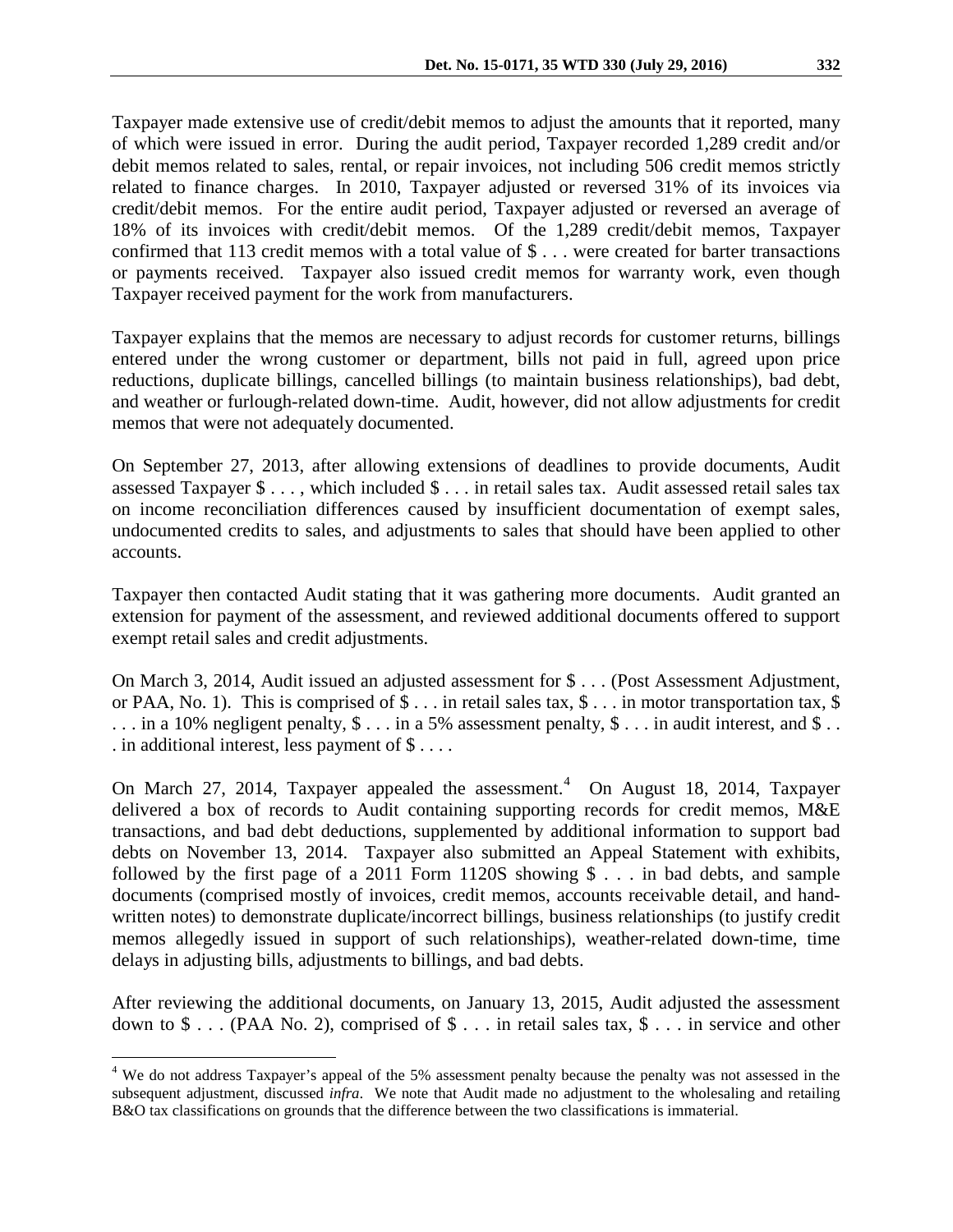activities business and occupation (B&O) tax,<sup>[5](#page-3-0)</sup> \$ . . . in motor transportation tax, \$ . . . in 10% negligent penalty, \$ . . . in audit interest, and \$ . . . in additional interest from October 29, 2013 to February 12, 2015, less payment of  $\$\dots$ .

Audit assessed the 10% negligent penalty on grounds that Taxpayer had disregarded specific written instructions from a prior audit where Taxpayer had made the same errors and Audit had told Taxpayer how to correctly report. In the prior audit, Taxpayer also failed to provide adequate documentation, failed to report finance charges, and reported exempt retail sales under the wholesaling B&O tax classification. On September 23, 2009, in connection with this prior audit, Audit issued Detail of Differences and Instructions to Taxpayer that reads as follows (in pertinent part):

Due to lack of records provided, including resale certificates and deduction information, certain assumptions were made in determining the amount of tax due. WAC 458-20-254 requires every person liable for payment of excise taxes to prepare and preserve all books of record in an organized manner. The records shall include all federal, state, and local tax returns and reports and all schedules or work papers used in their preparation.

Upon request by the Department of Revenue all books, records, and invoices shall be made available for examination on a timely basis. It must be possible to trace amounts recorded in your books of record back to your original sales or purchase invoices or other documents whether or not such amounts are taxable.

\* \* \*

The instructions provided in this report . . . constitute "specific written instructions" within the meaning of RCW 82.32.090.

\* \* \*

For future reporting purposes, sales to consumers are reported under the retailing and retail sales tax classification. This would include sales to manufacturers presenting a manufacturers sales and use tax certificate, sales to Native Americans, the U.S. Government, and qualified non residents. Persons presenting an ICC permit are taxable under the Retailing of Interstate Transportation Equipment tax classification.

\* \* \*

WAC 458-20-109 explains that amounts charged in addition to the selling price and designated as finance charges, carrying charges, service charges, penalties, or interest charges are taxable under the Service and Other Activities tax classification.

<span id="page-3-0"></span><sup>&</sup>lt;sup>5</sup> The service and other activities B&O tax is on finance charges not included in the previous assessments because Taxpayer did not provide Profit and Loss Reports showing these receipts from finance charges until December 4, 2014.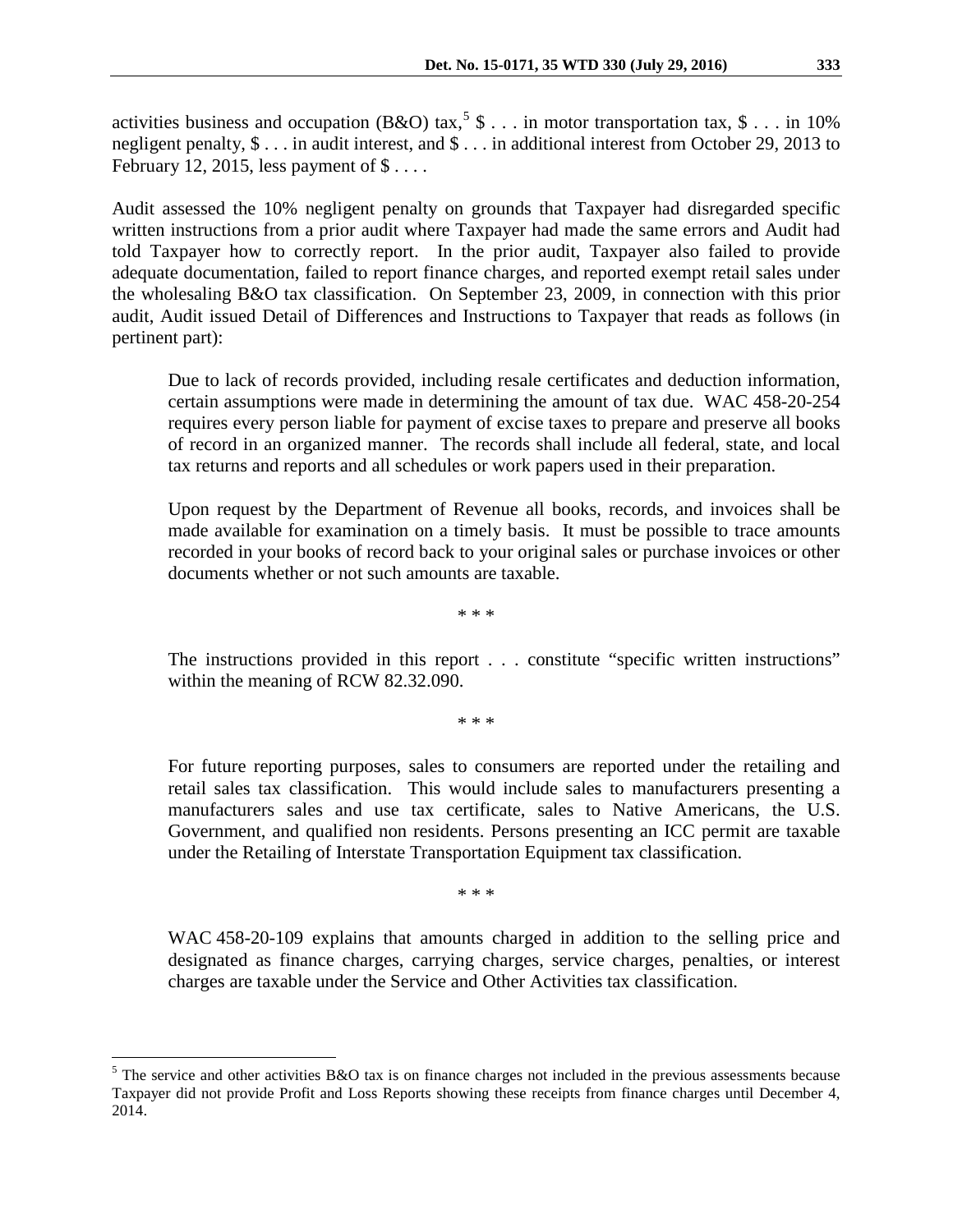On November 17, 2010, Taxpayer executed Closing Agreement No. . . . with the Department in connection with this prior audit. Taxpayer agreed to provide consideration for reduced liability as follows (in pertinent part):

In consideration of this reduced tax liability, Taxpayer agrees in the future to follow the reporting instructions contained in the Auditor's Detail of Differences and Instructions to the Taxpayer. . . These instructions constitute "specific written instructions" within the meaning of RCW 82.32.090, and failure to follow these instructions will subject the taxpayer to the additional ten percent penalty mandated by that section.

#### ANALYSIS

Taxpayers have a duty to maintain their records in such a manner that their tax liabilities can be determined. RCW 82.32.070. This includes a specific obligation to generate, maintain, and preserve records and documentation necessary to establish tax liability. RCW 82.32.070(1); WAC 458-20-254(3)(b) (Rule 254). Taxpayers must keep and preserve suitable records, and make them available for examination by the Department for five years. RCW 82.32.070; RCW 82.32A.030.

WAC 458-20-254 ("Rule 254") sets forth specific requirements for a taxpayer to maintain and disclose books, records, and other sources of financial information to the Department. Rule 254(3) states, in relevant part:

(a) Every taxpayer liable for a tax or fee imposed by the laws of the state of Washington for which the department of revenue has primary or secondary administrative responsibility . . . must keep complete and adequate records from which the department may determine any tax liability for such taxpayer.

(b) It is the duty of each taxpayer to prepare and preserve all records in a systematic manner conforming to accepted accounting methods and procedures. Such records are to be kept, preserved, and presented upon request of the department or its authorized representatives which will demonstrate:

(i) The amounts of gross receipts and sales from all sources, however derived, including barter or exchange transactions, whether or not such receipts or sales are taxable. These amounts must be supported by original source documents or records including but not limited to all purchase invoices, sales invoices, contracts, and such other records as may be necessary to substantiate gross receipts and sales.

(c) The records kept, preserved, and presented must include the normal records maintained by an ordinary prudent business person. Such records may include general ledgers, sales journals, cash receipts journals, bank statements, check registers, and purchase journals, together with all bills, invoices, cash register tapes, and other records or documents of original entry supporting the books of account entries. The records must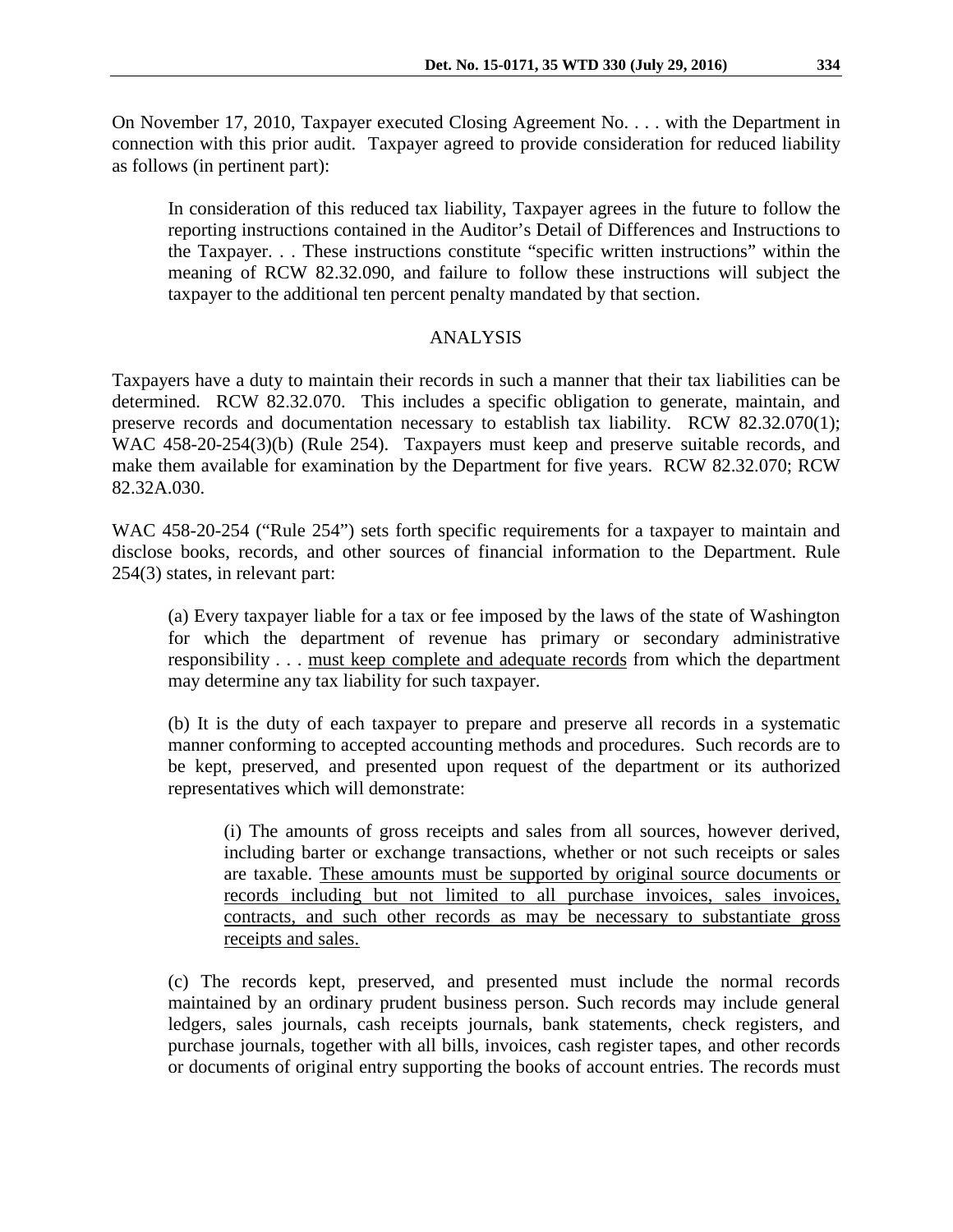include all federal and state tax returns and reports and all schedules, work papers, instructions, and other data used in the preparation of the tax reports or returns.

(Emphasis added.) Taxpayer explains that it reported on an accrual basis and used credit memos to legitimately adjust its records as necessary, and asserts that Audit failed to accept valid credit memos resulting in an inflated measure of assessed retail sales tax. Audit disallowed credit memos not adequately supported by explanation and documentation, and Taxpayer admits that many of the credit memos that it had entered were for taxable barter transactions and payments received, which are clearly incorrect adjustments to the measure of sales and properly excluded by Audit.<sup>[6](#page-5-0)</sup> Because Taxpayer erred by using credit memos to adjust amounts reported and failed to provide contemporaneously recorded, reasonable explanations and documentation to establish that the memos at issue reflect legitimate adjustments, we find that the memos at issue are not credible, and conclude that Audit was correct in excluding the credits from the measure of sales. $7,8$  $7,8$ 

Taxpayer also argues that Audit improperly assessed the negligent penalty. RCW 82.32.090(5) imposes the penalty for disregarding specific reporting instructions as follows (in pertinent part):

If the department finds that a taxpayer has disregarded specific written instructions as to reporting or tax liabilities . . . the department must add a penalty of ten percent of . . . the additional tax found due if there is a deficiency because of the failure to follow the instructions. A taxpayer disregards specific written instructions when the department has informed the taxpayer in writing of the taxpayer's tax obligations and the taxpayer fails to act in accordance with those instructions . . . The department may not assess the penalty under this section upon any taxpayer who has made a good faith effort to comply with the specific written instructions provided by the department to that taxpayer . . . Specific written instructions may be given as a part of a tax assessment, audit, determination, closing agreement, or other written communication, provided that such specific written instructions apply only to the taxpayer addressed or referenced on such communication. Any specific written instructions by the department must be clearly identified as such and

<span id="page-5-0"></span> <sup>6</sup> Taxpayers must keep records demonstrating amounts of gross receipts and sales from all sources, including barter transactions. Rule 254(3)(b). In Det. No. 98-133, 18 WTD 153 (1999), we explained that the measure of tax in a barter agreement is "the amount of consideration 'actually received or accrued' [which] includes the value of the property or services a taxpayer receives in lieu of any monetary payment for such services or property."

<span id="page-5-1"></span> $7$  Taxpayer explains that Audit disallowed credit memos for bad debts in error. Audit examined documentation provided in August and November, 2014, and made adjustments where Taxpayer provided documentation substantiating bad debts that were written off during the audit period and had not been recovered. This included the example provided by Taxpayer in Exhibit F to the Department.

<span id="page-5-2"></span><sup>&</sup>lt;sup>8</sup> Taxpayer asserts that Audit erred in including loan payments in the measure of retail sales tax. Taxpayer explains that its customer defaulted on a dealer guaranteed installment contract for purchase of equipment, and a promissory note to secure payment of an accounts receivable balance (memorialized in error using a Retail Installment Contract and Security Agreement form), and after Taxpayer paid back the bank, it had the customer execute two new notes to secure payment, and payments on those notes were included by Audit in the measure of tax. Audit asked for documentation to support the amounts paid to the bank on the defaulted loans, but never received anything to support the dollar value of the defaulted loans other than new retail installment contracts that Taxpayer claims are actually loans. We conclude that Taxpayer has not established that these amounts were loan payments rather than sales receipts, and thus decline to remove the amounts from the measure of retail sales tax.